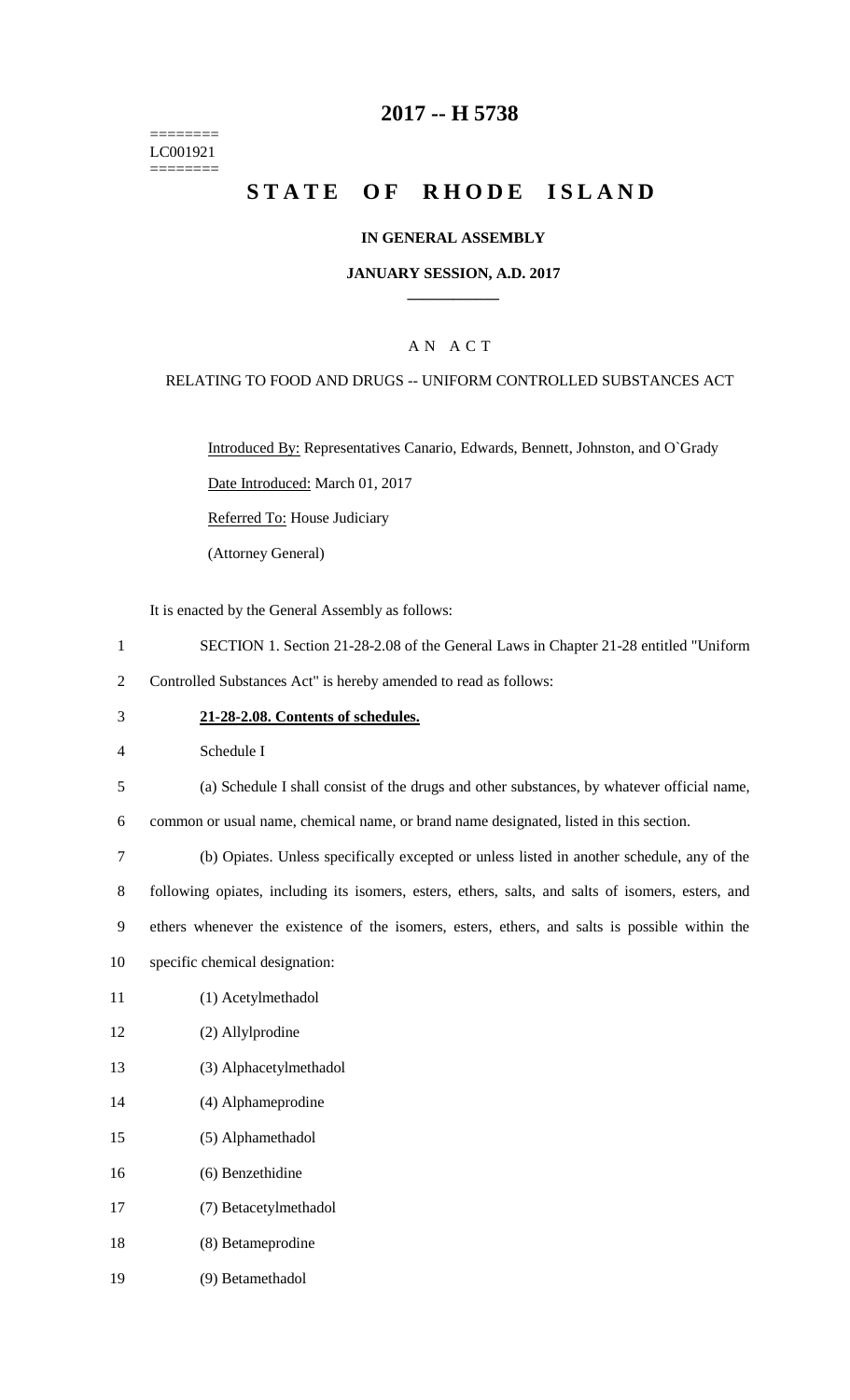| 1              | (10) Betaprodine            |
|----------------|-----------------------------|
| $\overline{2}$ | (11) Clonitazene            |
| 3              | (12) Dextromoramide         |
| $\overline{4}$ | (13) Difenoxin              |
| 5              | (14) Diampromide            |
| 6              | (15) Diethylthiambutene     |
| 7              | (16) Dimenoxadol            |
| 8              | (17) Dimepheptanol          |
| 9              | (18) Dimethylthiambutene    |
| 10             | (19) Dioxaphetyl butyrate   |
| 11             | (20) Dipipanone             |
| 12             | (21) Ethylmethylthiambutene |
| 13             | (22) Etonitazene            |
| 14             | (23) Extoxerdine            |
| 15             | (24) Furethidine            |
| 16             | (25) Hydroxypethidine       |
| 17             | (26) Ketobemidone           |
| 18             | (27) Levomoramide           |
| 19             | (28) Levophenacylmorphan    |
| 20             | (29) Morpheridine           |
| 21             | (30) Noracymethadol         |
| 22             | (31) Norlevorphanol         |
| 23             | (32) Normethadone           |
| 24             | (33) Norpipanone            |
| 25             | (34) Phenadoxone            |
| 26             | (35) Phenampromide          |
| 27             | (36) Phenomorphan           |
| 28             | (37) Phenoperidine          |
| 29             | (38) Piritramide            |
| 30             | (39) Proheptazine           |
| 31             | (40) Properidine            |
| 32             | (41) Propiram               |
| 33             | (42) Racemoramide           |
| 34             | (43) Trimeperidone          |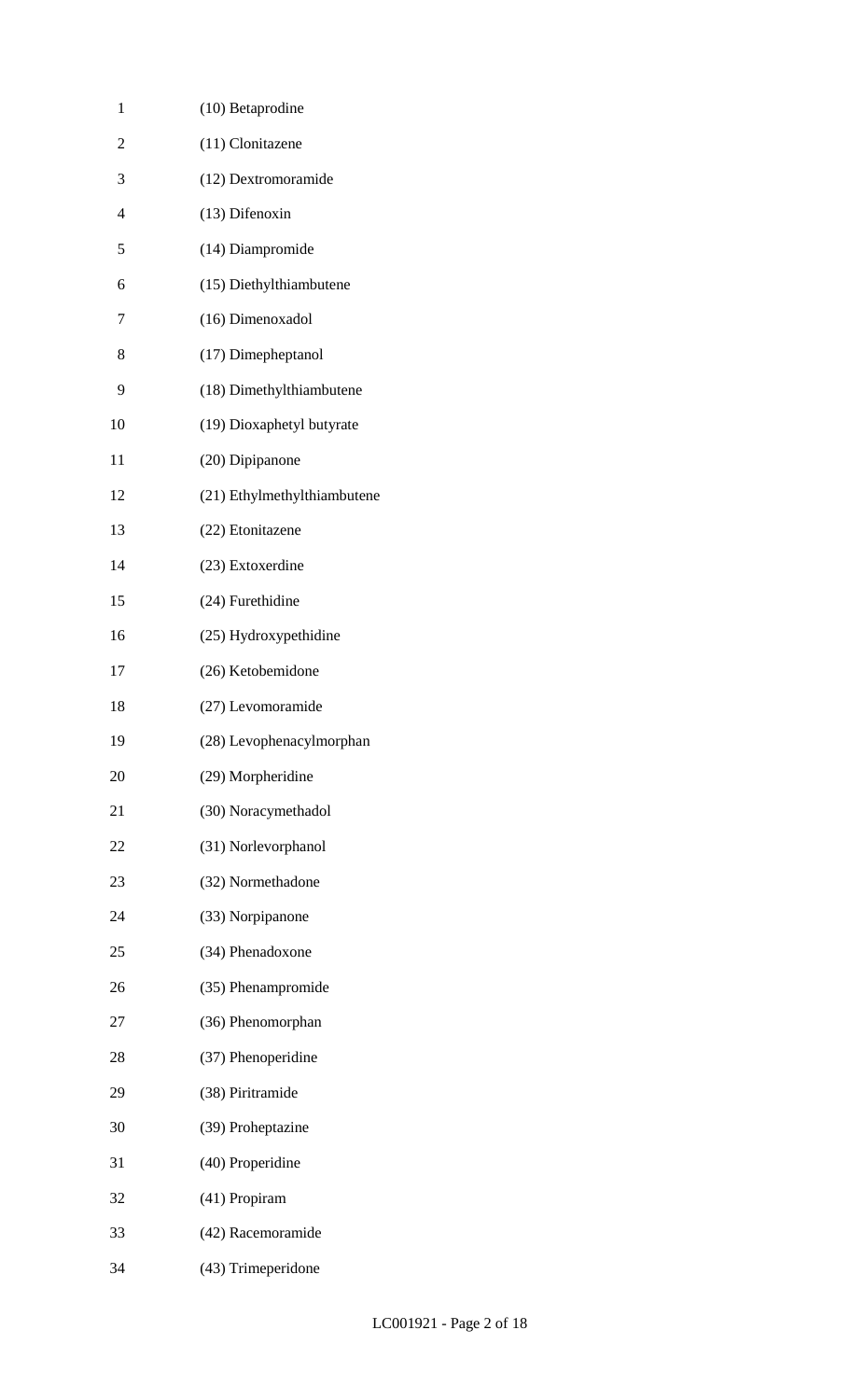| 1              | (44) Tilidine                                                                                  |
|----------------|------------------------------------------------------------------------------------------------|
| $\mathfrak{2}$ | (45) Alpha-methylfentanyl                                                                      |
| 3              | (46) Beta-hydroxy-3-methylfentanyl other names:                                                |
| 4              | N-[1-(2hydroxy-2-phenethyl)-3-methyl-4piperidingyl] Nphenylpropanamide                         |
| 5              | (47) Alpha-methylthiofentanyl (N-[1-methyl-2-(2-thienyl)ethyl-4-piperidinyl]-N-                |
| 6              | phenylpropanamide)                                                                             |
| $\tau$         | (48) N-(1-phenethylpiperidin-4-yl)-N-phenylacetamide, its optical, positional, and             |
| $8\,$          | geometric isomers, salts and salts of isomers (Other names: acetyl fentanyl)                   |
| 9              | (49) N-[1-[2-hydroxy-2-(thiophen-2-yl)ethyl]piperidin-4-yl]-N-phenylpropionamide               |
| 10             | (Other names: beta-hydroxythiofentanyl)                                                        |
| 11             | (50) N-(1-phenethylpiperidin-4-yl)-N-phenylbutyramide (Other names: Butyryl fentanyl)          |
| 12             | (51) N-(1-phenethylpiperidin-4-yl)-N-phenylfuran-2-carboxamide (Other names: Furanyl           |
| 13             | fentanyl)                                                                                      |
| 14             | (52) 3,4-dichloro-N-[(1-dimethylamino) cyclohexylmethyl]benzamide (Other names:                |
| 15             | AH-7921)                                                                                       |
| 16             | (53) 3,4-Dichloro-N-[2-(dimethylamino)cyclohexyl]-N-methylbenzamide (Other names:              |
| 17             | $U-47700$                                                                                      |
| 18             | (54) 3-Methylbutyrfentanyl (Other names: 3-MBF)                                                |
| 19             | (55) 4-Fluorobutyrfentanyl (Other names: 4-FBF, p-FBF)                                         |
| 20             | $(56)$ 4-Phenylfentanyl                                                                        |
| 21             | (57) 4-Methoxybutyrfentanyl (Other names: 4-MeO-BF)                                            |
| 22             | (58) Acrylfentanyl (Other names: acryloyfentanyl)                                              |
| 23             | (59) Lofentanyl                                                                                |
| 24             | (60) N-Methylcarfentanyl                                                                       |
| 25             | $(61)$ Ocfentanyl (INN, A-3217)                                                                |
| 26             | (63) 4-methoxymethylfentanyl (Other names: R-30490)                                            |
| 27             | (64) 1-cyclohexyl-4-(1,2 diphenylethyl)piperazine) (Other names: MT-45, IC-6)                  |
| 28             | (c) Opium Derivatives. Unless specifically excepted or unless listed in another schedule,      |
| 29             | any of the following opium derivatives, its salts, isomers, and salts of isomers whenever the  |
| 30             | existence of the salts, isomers, and salts of isomers is possible within the specific chemical |
| 31             | designation:                                                                                   |
| 32             | (1) Acetorphine                                                                                |
| 33             | (2) Acetyldihydrocodeine                                                                       |
| 34             | (3) Benzylmorphine                                                                             |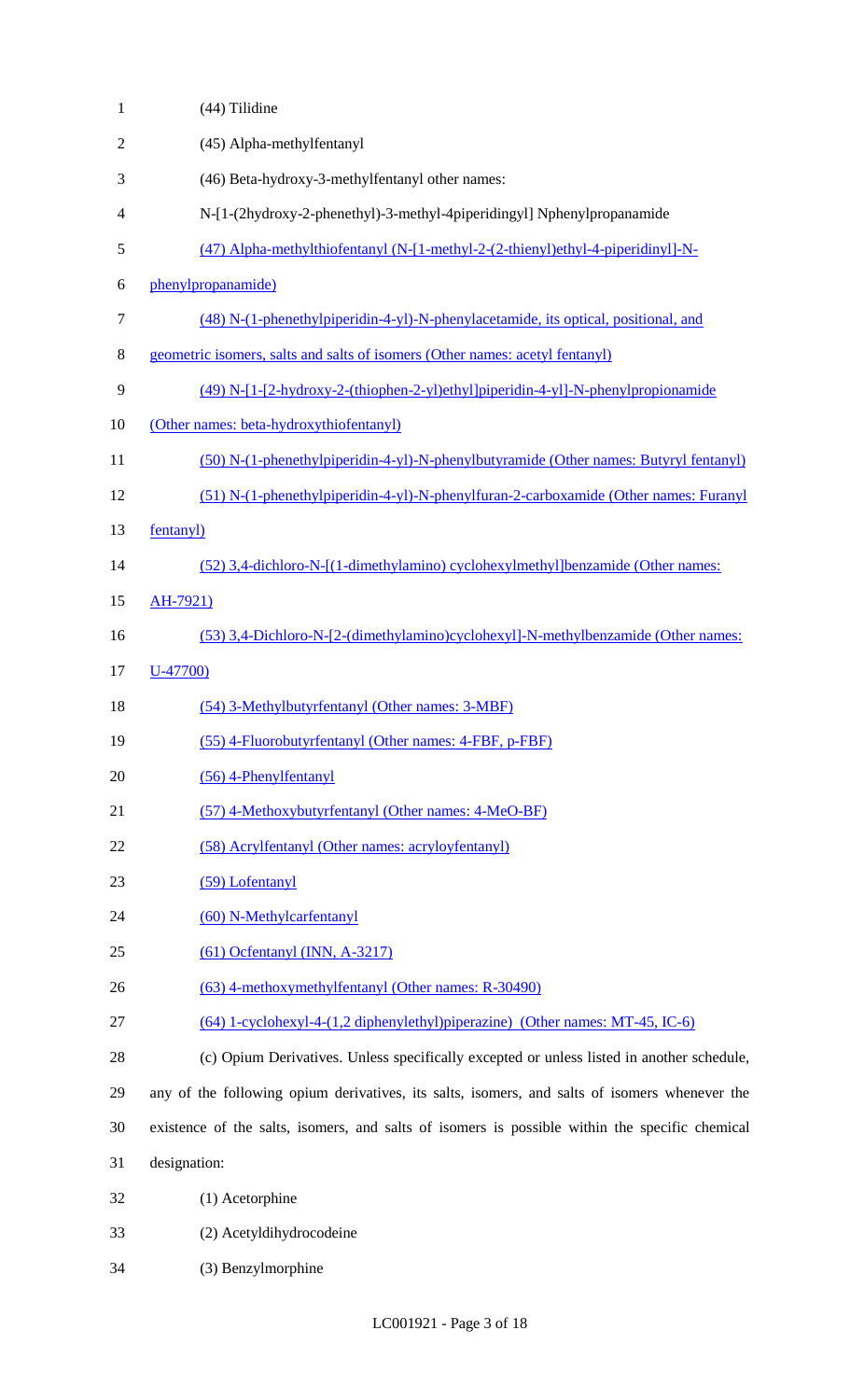| $\mathbf{1}$   | (4) Codeine methylbromide                                                                             |
|----------------|-------------------------------------------------------------------------------------------------------|
| $\overline{2}$ | (5) Codeine-N-Oxide                                                                                   |
| 3              | (6) Cyprenorphine                                                                                     |
| 4              | (7) Desomorphine                                                                                      |
| 5              | (8) Dihydromorphine                                                                                   |
| 6              | (9) Etorphine (Except hydrochloride salt)                                                             |
| 7              | $(10)$ Heroin                                                                                         |
| 8              | (11) Hydromorphinol                                                                                   |
| 9              | (12) Methyldesorphine                                                                                 |
| 10             | (13) Methylihydromorphine                                                                             |
| 11             | (14) Morphine methylbromide                                                                           |
| 12             | (15) Morphine methylsulfonate                                                                         |
| 13             | (16) Morphine-N-Oxide                                                                                 |
| 14             | (17) Myrophine                                                                                        |
| 15             | (18) Nococodeine                                                                                      |
| 16             | (19) Nicomorphine                                                                                     |
| 17             | (20) Normorphine                                                                                      |
| 18             | (21) Pholcodine                                                                                       |
| 19             | (22) Thebacon                                                                                         |
| 20             | (23) Drotebanol                                                                                       |
| 21             | (d) Hallucinogenic Substances. Unless specifically excepted or unless listed in another               |
| 22             | schedule, any material, compound, mixture, or preparation that contains any quantity of the           |
| 23             | following hallucinogenic substances, or that contains any of its salts, isomers, and salts of isomers |
| 24             | whenever the existence of the salts, isomers, and salts of isomers is possible within the specific    |
| 25             | chemical designation (for purposes of this subsection only, the term "isomer" includes the optical,   |
| 26             | position, and geometric isomers):                                                                     |
| 27             | (1) 3, 4-methylenedioxy amphetamine                                                                   |
| 28             | (2) 5-methoxy-3, 4-methylenedioxy amphetamine                                                         |
| 29             | (3) 3, 4, 5-trimethoxy amphetamine                                                                    |
| 30             | (4) Bufotenine                                                                                        |
| 31             | (5) Diethyltryptamine                                                                                 |
| 32             | (6) Dimethyltryptamine                                                                                |
| 33             | (7) 4-methyl 2, 5-dimethoxyamphetamine                                                                |
| 34             | (8) Ibogaine                                                                                          |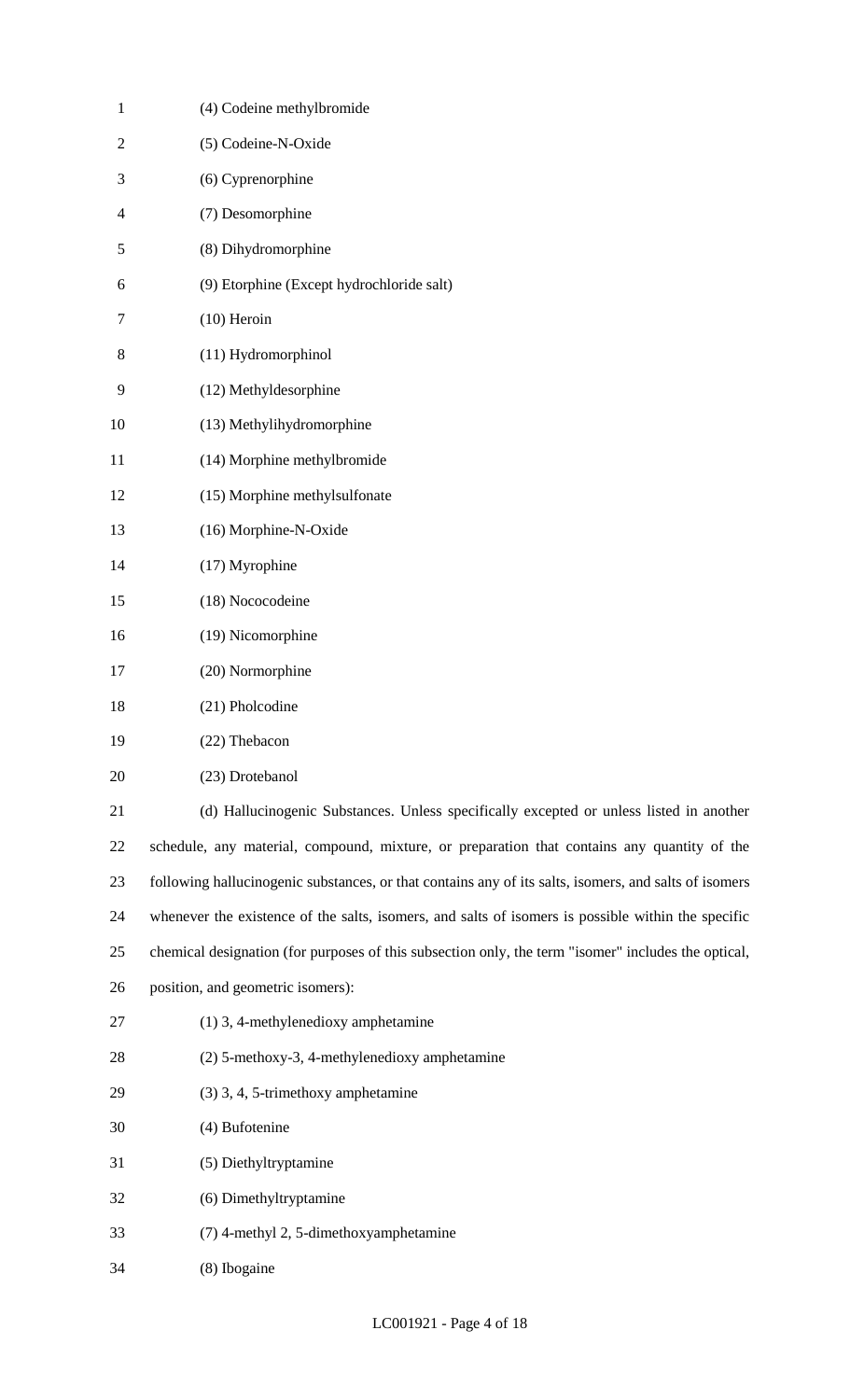| $\mathbf{1}$   | (9) Lysergic acid diethylamide                                                                       |
|----------------|------------------------------------------------------------------------------------------------------|
| $\sqrt{2}$     | (10) Marihuana                                                                                       |
| 3              | $(11)$ Mescaline                                                                                     |
| $\overline{4}$ | (12) Peyote. Meaning all parts of the plant presently classified botanically as Lophophora           |
| 5              | Williamsii Lemair whether growing or not; the seeds of the plant; any extract from any part of the   |
| 6              | plant; and any compound, manufacture, salt, derivative, mixture, or preparation of the plant, its    |
| $\tau$         | seeds or extracts.                                                                                   |
| 8              | (13) N-ethyl-3-piperidyl benzilate                                                                   |
| 9              | (14) N-methyl-3-piperidyl benzilate                                                                  |
| 10             | (15) Psilocybin                                                                                      |
| 11             | $(16)$ Psilocyn                                                                                      |
| 12             | (17) Tetrahydrocannabinols. Synthetic equivalents of the substances contained in the                 |
| 13             | plant, or in the resinous extractives of Cannabis, sp. and/or synthetic substances, derivatives, and |
| 14             | their isomers with similar chemical structure and pharmacological activity such as the following:    |
| 15             | delta 1 cis or trans tetrahydrocannabinol, and their optical isomers. Delta 6 cis or trans           |
| 16             | tetrahydrocannabinol and their optical isomers. Delta 3, 4 cis or trans tetrahydrocannabinol and     |
| 17             | their optical isomer. (Since nomenclature of these substances is not internationally standardized,   |
| 18             | compounds of these structures, regardless of numerical designation of atomic positions covered).     |
| 19             | (18) Thiophene analog of phencyclidine. 1-(1-(2 thienyl) cyclo-hexyl) pipiridine: 2-                 |
| 20             | Thienyl analog of phencyclidine: TPCP                                                                |
| 21             | (19) 2,5 dimethoxyamphetamine                                                                        |
| 22             | (20) 4-bromo-2,5-dimethoxyamphetamine, 4-bromo-2,5-dimethoxy-alpha-                                  |
| 23             | methylphenethyamine: 4-bromo-2,5-DMA                                                                 |
| 24             | (21) 4-methoxyamphetamine-4-methoxy-alpha-methylphenethylaimine:                                     |
| 25             | paramethoxyamphetamine: PMA                                                                          |
| 26             | (22) Ethylamine analog of phencyclidine. N-ethyl-1- phenylcyclohexylamine, (1-                       |
| 27             | phenylcyclohexyl) ethylamine, N-(1-phenylcyclophexyl) ethylamine, cyclohexamine, PCE                 |
| 28             | (23) Pyrrolidine analog of phencyclidine. 1-(1-phencyclohexyl)- pyrrolidine PCPy, PHP                |
| 29             | (24) Parahexyl; some trade or other names: 3-Hexyl-1-hydroxy-7,8,9,10-tetrahydro-6,6,9-              |
| 30             | trimethyl-6H-dibenz o (b,d) pyran: Synhexyl.                                                         |
| 31             | (25) Salvia Divinorum (Salvinorin A or Divinorin A), meaning any extract from any part               |
| 32             | of the plant, and any compound, salt derivative, or mixture of the plant or its extracts. This shall |
| 33             | not mean the unaltered plant.                                                                        |
| 34             | (26) Datura stamonium (jimsom weed or datura), meaning any extract from any part of                  |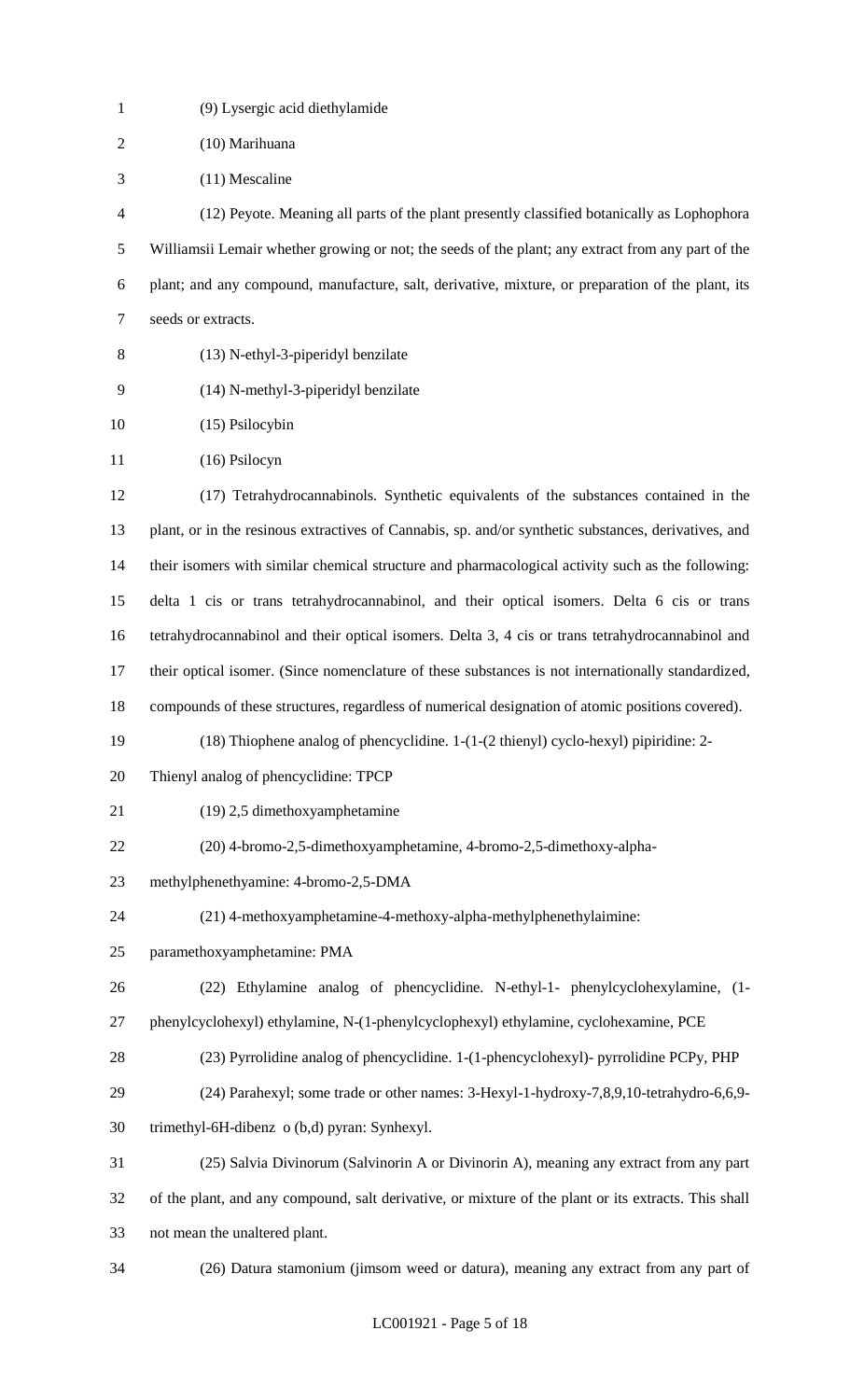the plant, and any compound, salt derivative, or mixture of the plant or its extracts. This shall not mean the unaltered plant.

 (e) Depressants. Unless specifically excepted or unless listed in another schedule, any material, compound, mixture, or preparation that contains any quantity of the following substances having a depressant effect on the central nervous system, including its salts, isomers, and salts of isomers whenever the existence of the salts, isomers, and salts of isomers is possible within the specific chemical designation:

- (1) Mecloqualone.
- (2) Methaqualone.
- (3) 3-methyl fentanyl (n-(3methyl-1(2-phenylethyl)-4-piperidyl)-N-phenylpropanamide.
- (4) 3,4-methyl-enedioxymethamphetamine (MDMA), its optical, positional, and geometric isomers, salts, and salts of isomers.

 (5) 1-methyl-4-phenyl-4-propionoxypiperidine (MPPP), its optical isomers, salts, and salts of isomers.

- (6) 1-(2-phenylethyl)-4-phenyl-4-acetyloxypiperidine (PEPAP), its optical isomers, salts, and salts of isomers.
- (7) N-(1-(1-methyl-2-phenyl)ethyl-4-piperidyl)-N-phenyl-acetamide (acetyl-alpha-

methylfentanyl), its optical isomers, salts, and salts of isomers.

(8) N-(1-(1-methyl-2(2-thienyl)ethyl-4-piperidyl)-N-phenylpropanami de (alpha-

methylthiofentanyl), its optical isomers, salts, and salts of isomers.

- (9) N-(1-benzyl-piperidyl)-N-phenylpropanamide (benzyl-fentanyl), its optical isomers,
- salts, and salts of isomers.
- (10) N-(1-(2-hydroxy-2-phenyl)ethyl-4-piperidyl)-N-phenyl-propanamid e (beta-

hydroxyfentanyl), its optical isomers, salts, and salts of isomers.

(11) N-(3-methyl-1(2-hydroxy-2-phenyl)ethyl-4-piperidyl)-N-phenylpro panamide (beta-

hydroxy-3-methylfentanyl), its optical and geometric isomers, salts, and salts of isomers.

- (12) N-(3-methyl)-1-(2-(2-thienyl)ethyl-4-piperidyl)-N-phenylpro- panamide (3-
- methylthiofentanyl), its optical and geometric isomers, salts, and salts of isomers.
- (13) N-(1-2-thienyl)methyl-4-piperidyl)-N-phenylpropanamide (thenylfentanyl), its

optical isomers, salts, and salts of isomers.

(14) N-(1-(2(2-thienyl)ethyl-4-piperidyl-N-phenylpropanamide (thiofentanyl), its optical

isomers, salts, and salts of isomers.

- (15) N-[1-(2-phenylethyl)-4-piperidyl] N-(4-fluorophenyl)-propanamid e (para-
- fluorofentanyl), its optical isomers, salts, and salts of isomers.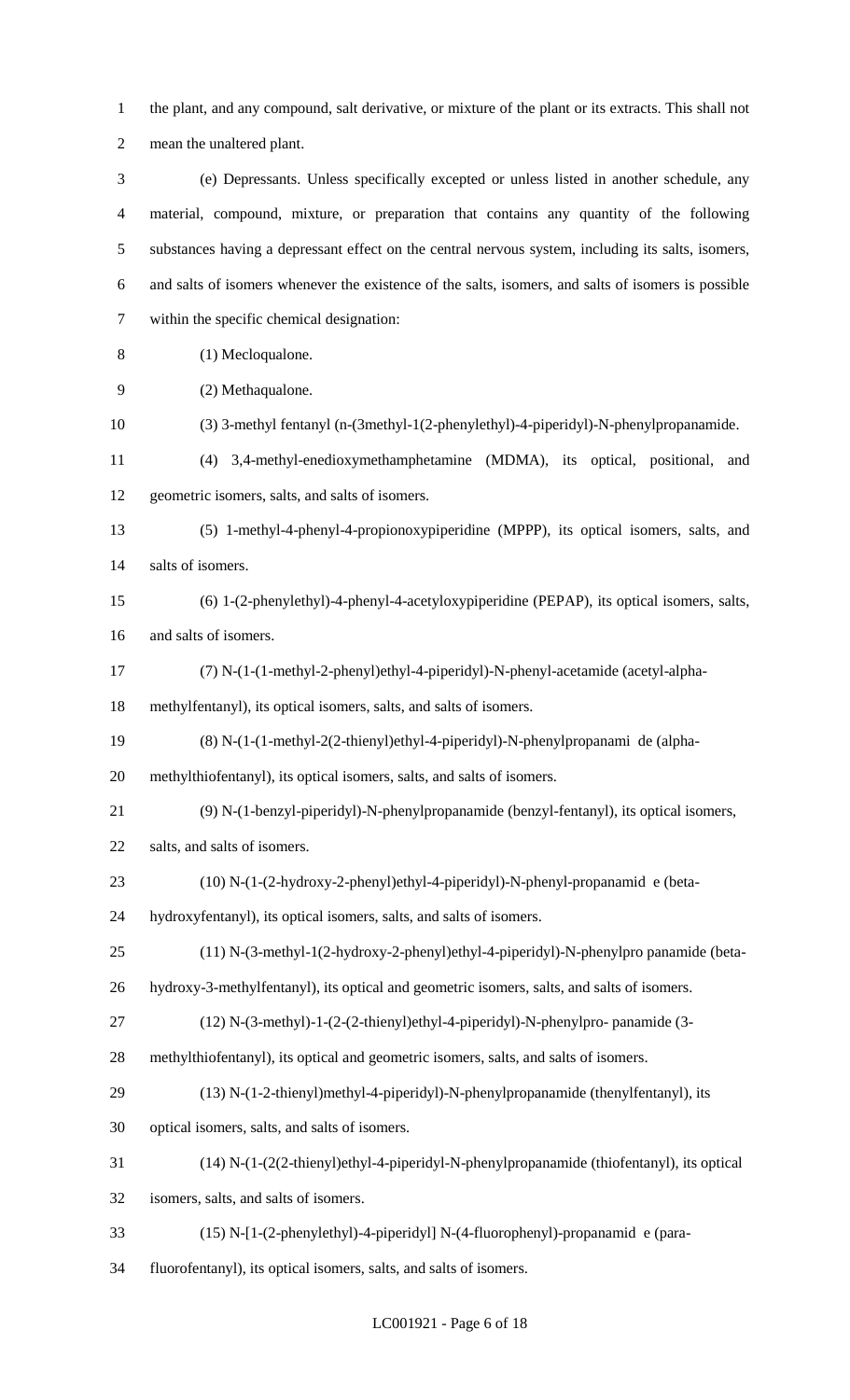| $\mathbf{1}$   | (16) Gamma hydroxybutyrate, HOOC-CH2-CH2-CH2OH, its optical, position, or                              |
|----------------|--------------------------------------------------------------------------------------------------------|
| $\overline{2}$ | geometric isomers, salts, and salts of isomers.                                                        |
| 3              | (f) Stimulants. Unless specifically excepted or unless listed in another schedule, any                 |
| $\overline{4}$ | material, compound, mixture, or preparation that contains any quantity of the following                |
| 5              | substances having a stimulant effect on the central nervous system, including its salts, isomers,      |
| 6              | and salts of isomers:                                                                                  |
| 7              | (1) Fenethylline                                                                                       |
| 8              | (2) N-ethylamphetamine                                                                                 |
| 9              | (3) 4-methyl-N-methylcathinone (Other name: mephedrone)                                                |
| 10             | (4) 3,4-methylenedioxy-N-methlycathinone (Other name: methylone)                                       |
| 11             | (5) 3,4-methylenedioxypyrovalerone (Other name: MDPV)                                                  |
| 12             | $(g)$ Any material, compound, mixture, or preparation that contains any quantity of the                |
| 13             | following substances:                                                                                  |
| 14             | $(1)$ 5- $(1,1$ -Dimethylheptyl)-2- $[(1R,3S)$ -3-hydroxycyclohexyl] phenol (CP-47,497)                |
| 15             | $(2)$ 5- $(1,1$ -Dimethyloctyl)-2- $[(1R,3S)$ -3-hydroxycyclohexyl] phenol                             |
| 16             | (cannabicyclohexanol and CP-47,497 c8 homologue)                                                       |
| 17             | $(3)$ 1-Butyl-3- $(1$ naphthoyl)indole, $(JWH-073)$                                                    |
| 18             | (4) 1-[2-(4-Morpholinyl)ethyl] 3-(1-naphthoyl)indole (JWH-200)                                         |
| 19             | (5) 1-Pentyl-3-(1-napthoyl)indole, (JWH-018 and AM678)                                                 |
| 20             | (h) Synthetic cannabinoids or piperazines. Unless specifically excepted, any chemical                  |
| 21             | compound which is not approved by the United States Food and Drug Administration or, if                |
| 22             | approved, which is not dispensed or possessed in accordance with state and federal law, that           |
| 23             | Benzylpiperazine<br>Trifluoromethylphenylpiperazine<br>(TFMPP);<br>contains<br>(BZP);<br>$1,1-$        |
| 24             | Dimethylheptyl-11-hydroxytetrahydrocannabinol (HU-210); 1-Butyl-3-(1-naphthoyl) indole; 1-             |
| 25             | Pentyl-3-(1-naphthoyl) indole; dexanabinol (HU-211); or any compound in the following                  |
| 26             | structural classes:                                                                                    |
| 27             | (1) Naphthoylindoles: Any compound containing a 3-(1-naphthoyl)indole structure with                   |
| 28             | substitution at the nitrogen atom of the indole ring by an alkyl, haloalkyl, alkenyl,                  |
| 29             | cycloalkylmethyl, cycloalkylethyl, 1-(N-methyl-2-piperidinyl)methyl, or 2-(4-morpholinyl)ethyl         |
| 30             | group, whether or not further substituted in the indole ring to any extent and whether or not          |
| 31             | substituted in the naphthyl ring to any extent. Examples of this structural class include, but are not |
| 32             | limited, to JWH-015, JWH-018, JWH-019, JWH-073, JWH-081, JWH-122, JWH-200, and AM-                     |
| 33             | 2201;                                                                                                  |

(2) Phenylacetylindoles: Any compound containing a 3-phenylacetylindole structure with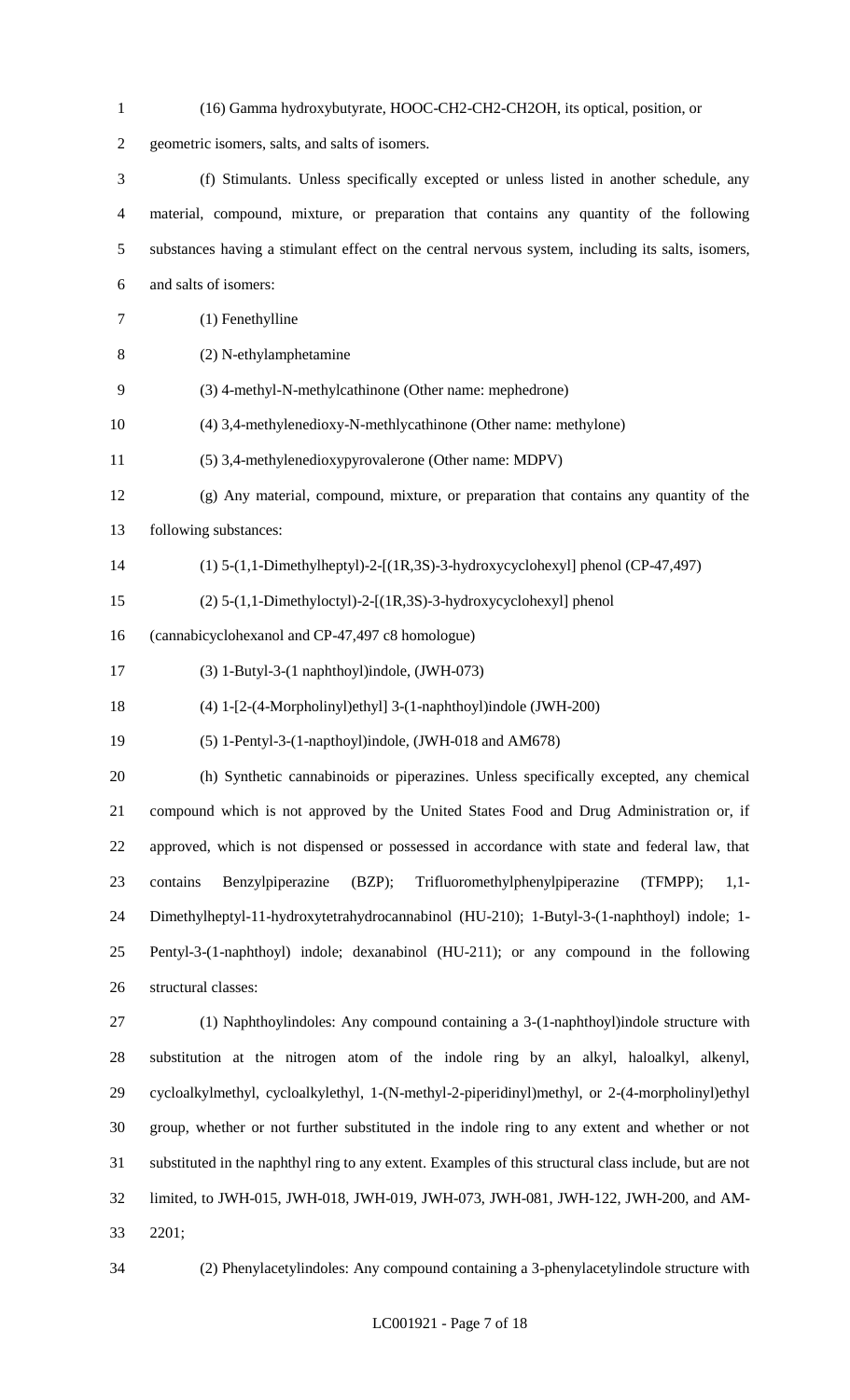substitution at the nitrogen atom of the indole ring by an alkyl, haloalkyl, alkenyl, cycloalkylmethyl, cycloalkylethyl, 1-(N-methyl-2-piperidinyl)methyl, or 2-(4-morpholinyl)ethyl group whether or not further substituted in the indole ring to any extent and whether or not substituted in the phenyl ring to any extent. Examples of this structural class include, but are not limited to, JWH-167, JWH-250, JWH-251, and RCS-8;

 (3) Benzoylindoles: Any compound containing a 3-(benzoyl) indole structure with substitution at the nitrogen atom of the indole ring by an alkyl, haloalkyl, alkenyl, cycloalkylmethyl, cycloalkylethyl, 1-(N-methyl-2-piperidinyl)methyl, or 2-(4-morpholinyl)ethyl group whether or not further substituted in the indole ring to any extent and whether or not substituted in the phenyl ring to any extent. Examples of this structural class include, but are not limited, to AM-630, AM-2233, AM-694, Pravadoline (WIN 48,098), and RCS-4;

 (4) Cyclohexylphenols: Any compound containing a 2-(3-hydroxycyclohexyl)phenol structure with substitution at the 5-position of the phenolic ring by an alkyl, haloalkyl, alkenyl, cycloalkylmethyl, cycloalkylethyl, 1-(N-methyl-2-piperidinyl)methyl, or 2-(4-morpholinyl)ethyl group whether or not substituted in the cyclohexyl ring to any extent. Examples of this structural 16 class include, but are not limited to, CP 47,497 and its C8 homologue (cannabicyclohexanol);

 (5) Naphthylmethylindoles: Any compound containing a 1H-indol-3-yl-(1-naphthyl) methane structure with substitution at the nitrogen atom of the indole ring by an alkyl, haloalkyl, alkenyl, cycloalkylmethyl, cycloalkylethyl, 1-(N-methyl-2-piperidinyl)methyl, or 2-(4- morpholinyl)ethyl group whether or not further substituted in the indole ring to any extent and whether or not substituted in the naphthyl ring to any extent. Examples of this structural class include, but are not limited to, JWH-175, JWH-184, and JWH-185;

 (6) Naphthoylpyrroles: Any compound containing a 3-(1-naphthoyl)pyrrole structure with substitution at the nitrogen atom of the pyrrole ring by an alkyl, haloalkyl, alkenyl, cycloalkylmethyl, cycloalkylethyl, 1-(N-methyl-2-piperidinyl)methyl, or 2-(4-morpholinyl)ethyl group whether or not further substituted in the pyrrole ring to any extent and whether or not substituted in the naphthyl ring to any extent. Examples of this structural class include, but are not limited, to JWH-030, JWH-145, JWH-146, JWH-307, and JWH-368;

 (7) Naphthylmethylindenes: Any compound containing a 1-(1-naphthylmethyl)indene structure with substitution at the 3-position of the indene ring by an alkyl, haloalkyl, alkenyl, cycloalkylmethyl, cycloalkylethyl, 1-(N-methyl-2-piperidinyl)methyl, or 2-(4-morpholinyl)ethyl group whether or not further substituted in the indene ring to any extent and whether or not substituted in the naphthyl ring to any extent. Examples of this structural class include, but are not limited to, JWH-176; or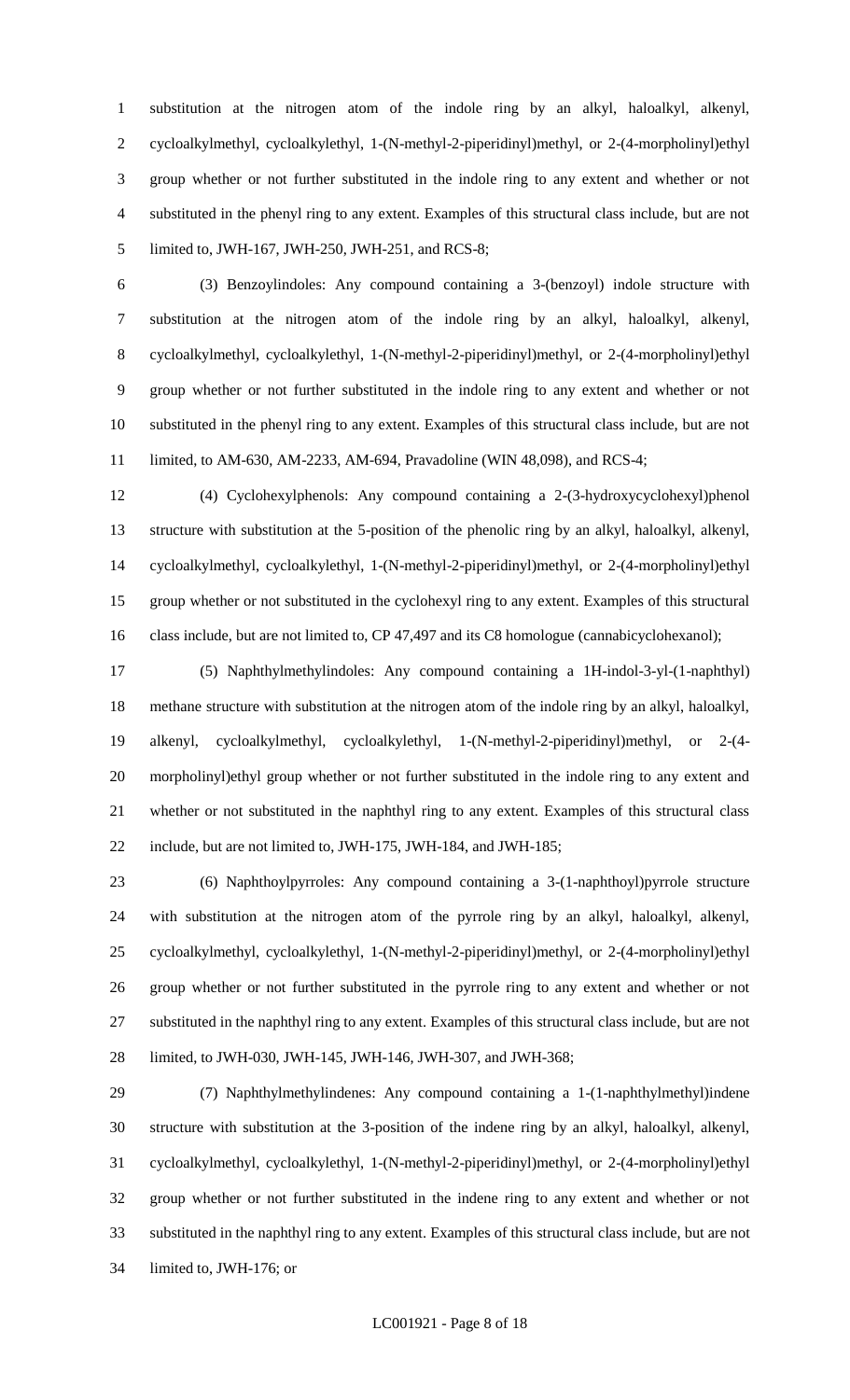(8) Any other synthetic cannabinoid or piperazine which is not approved by the United States Food and Drug Administration or, if approved, which is not dispensed or possessed in accordance with state and federal law;

 (i) Synthetic cathinones. Unless specifically excepted, any chemical compound which is not approved by the United States Food and Drug Administration or, if approved, which is not dispensed or possessed in accordance with state and federal law, not including bupropion, structurally derived from 2-aminopropan-1-one by substitution at the 1-position with either phenyl, naphthyl, or thiophene ring systems, whether or not the compound is further modified in one or more of the following ways:

 (1) By substitution in the ring system to any extent with alkyl, alkylenedioxy, alkoxy, haloalkyl, hydroxyl, or halide substituents, whether or not further substituted in the ring system by one or more other univalent substituents. Examples of this class include, but are not limited to, 3,4-Methylenedioxycathinone (bk-MDA);

 (2) By substitution at the 3-position with an acyclic alkyl substituent. Examples of this class include, but are not limited to, 2-methylamino-1-phenylbutan-1-one (buphedrone);

 (3) By substitution at the 2-amino nitrogen atom with alkyl, dialkyl, benzyl, or methoxybenzyl groups, or by inclusion of the 2-amino nitrogen atom in a cyclic structure. Examples of this class include, but are not limited to, Dimethylcathinone, Ethcathinone, and a-Pyrrolidinopropiophenone (a-PPP); or

 (4) Any other synthetic cathinone which is not approved by the United States Food and Drug Administration or, if approved, is not dispensed or possessed in accordance with state or federal law;

Schedule II

 (a) Schedule II shall consist of the drugs and other substances, by whatever official name, common or usual name, chemical name, or brand name designated, listed in this section.

 (b) Substances, vegetable origin, or chemical synthesis. Unless specifically excepted or unless listed in another schedule, any of the following substances whether produced directly or indirectly by extraction from substances of vegetable origin, or independently by means of chemical synthesis, or by a combination of extraction and chemical synthesis:

 (1) Opium and opiate, and any salt, compound, derivative, or preparation of opium or opiate excluding naloxone and its salts, and excluding naltrexone and its salts, but including the following:

(i) Raw opium

(ii) Opium extracts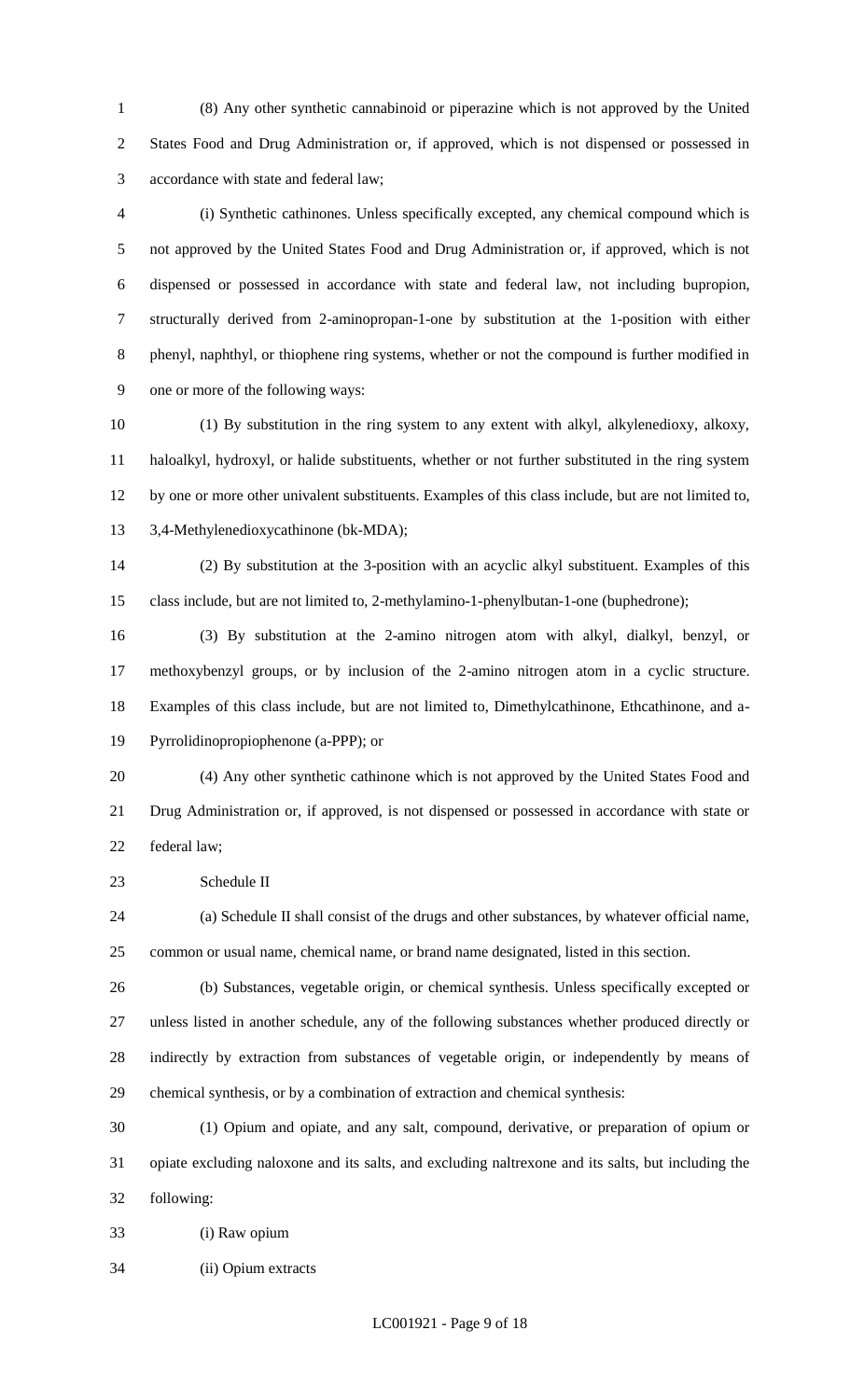| (iii) Opium fluid extracts                                                                          |
|-----------------------------------------------------------------------------------------------------|
| (iv) Powdered opium                                                                                 |
| (v) Granulated opium                                                                                |
| (vi) Tincture of opium                                                                              |
| (vii) Etorphine hydrochloride                                                                       |
| (viii) Codeine                                                                                      |
| (ix) Ethylmorphine                                                                                  |
| (x) Hydrocodone                                                                                     |
| (xi) Hydromorphone                                                                                  |
| (xii) Metopon                                                                                       |
| (xiii) Morphine                                                                                     |
| (xiv) Oxycodone                                                                                     |
| (xv) Oxymorphone                                                                                    |
| (xvi) Thebaine                                                                                      |
| (2) Any salt, compound, derivative, or preparation that is chemically equivalent or                 |
| identical with any of the substances referred to in subdivision (1) of this subsection, except that |
| these substances shall not include the isoquinoline alkaloids of opium.                             |
| (3) Opium poppy and poppy straw.                                                                    |
| (4) Coca leaves and any salt, compound, derivative, or preparation of coca leaves, and              |
| any salt, compound, derivative, or preparation that is chemically equivalent or identical with any  |
| of these substances, except that the substances shall not include decocainized coca leaves or       |
| extraction of coca leaves, which extractions do not contain cocaine or ecgonine.                    |
| (5) Concentrate of poppy straw (the crude extract of poppy straw in liquid, solid, or               |
| powder form that contains the phenanthrine alkaloids of the opium poppy).                           |
| (c) Opiates. Unless specifically excepted or unless listed in another schedule, any of the          |
| following opiates, including its isomers, esters, ethers, salts; and salts of isomers, esters, and  |
| ethers whenever the existence of the isomers, esters, ethers, and salts is possible within the      |
| specific chemical designation:                                                                      |
| (1) Alphaprodine                                                                                    |
| (2) Anileridine                                                                                     |
| (3) Bezitramide                                                                                     |
| (4) Dihydrocodeine                                                                                  |
| (5) Diphenoxylate                                                                                   |
| (6) Fentanyl                                                                                        |
|                                                                                                     |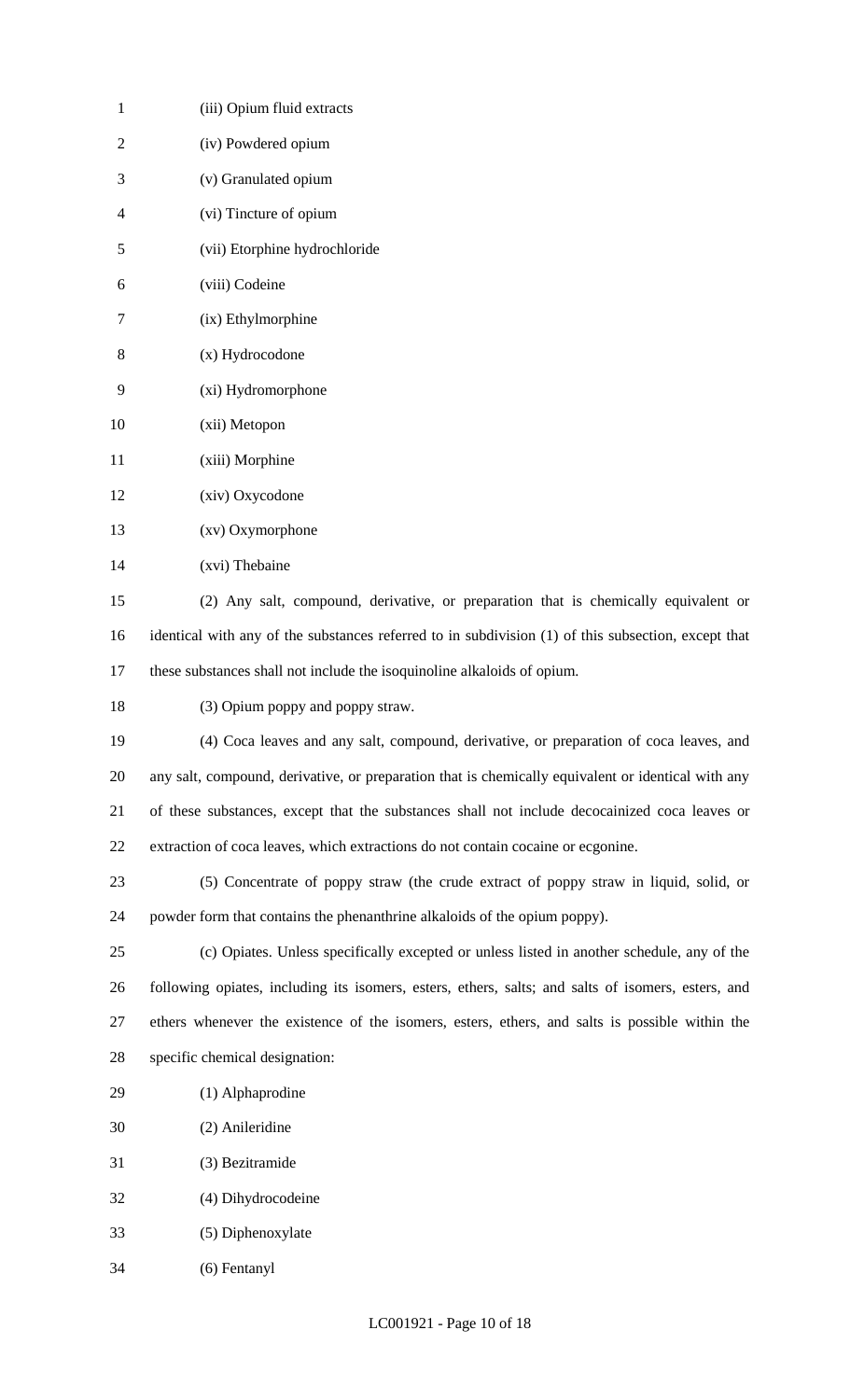| $\mathbf{1}$   | (7) Isomethadone                                                                                    |
|----------------|-----------------------------------------------------------------------------------------------------|
| 2              | (8) Levomethorphan                                                                                  |
| 3              | (9) Levorphanol                                                                                     |
| $\overline{4}$ | (10) Metazocine                                                                                     |
| 5              | (11) Methadone                                                                                      |
| 6              | (12) Methadone-Intermediate, 4-cyano-2-dimethylamino-4, 4-diphenyl butane                           |
| 7              | (13) Moramide-Intermediate, 2-methyl-3-morpholino-1, 1-diphenylpropane-carboxylic                   |
| 8              | acid                                                                                                |
| 9              | (14) Pethidine                                                                                      |
| 10             | (15) Pethidine-Intermediate-A, 4-cyano-1-methyl-4-phenylpiperidine                                  |
| 11             | (16) Pethidine-Intermediate-B, ethyl-4-phenylpiperidine-4-carboxylate                               |
| 12             | (17) Pethidine-Intermediate-C, 1-methyl-4-phenylpiperidine-4-carboxylic acid                        |
| 13             | (18) Phenaxocine                                                                                    |
| 14             | (19) Piminodine                                                                                     |
| 15             | (20) Racemethorphan                                                                                 |
| 16             | (21) Racemorphan                                                                                    |
| 17             | (22) Bulk Dextropropoxyphene (non-dosage forms)                                                     |
| 18             | (23) Suffentanil                                                                                    |
| 19             | (24) Alfentanil                                                                                     |
| 20             | (25) Levoalphacetylmethadol                                                                         |
| 21             | (26) Carfentanil                                                                                    |
| 22             | (27) Remifentanil                                                                                   |
| 23             | (d) Stimulants. Unless specifically excepted or unless listed in another schedule, any              |
| 24             | material, compound, mixture, or preparation that contains any quantity of the following             |
| 25             | substances having a stimulant effect on the central nervous system:                                 |
| 26             | (1) Amphetamine, its salts, optical isomers, and salts of its optical isomers.                      |
| 27             | (2) Methamphetamine, its salts, and salts of its isomers.                                           |
| 28             | (3) Phenmetrazine and its salts.                                                                    |
| 29             | (4) Methylphenidate.                                                                                |
| 30             | (e) Depressants. Unless specifically excepted or unless listed in another schedule, any             |
| 31             | material, compound, mixture, or preparation that contains any quantity of the following             |
| 32             | substances having a depressant effect on the central nervous system, including its salts, isomers,  |
| 33             | and salts of isomers whenever the existence of the salts, isomers, and salts of isomers is possible |
| 34             | within the specific chemical designation:                                                           |
|                |                                                                                                     |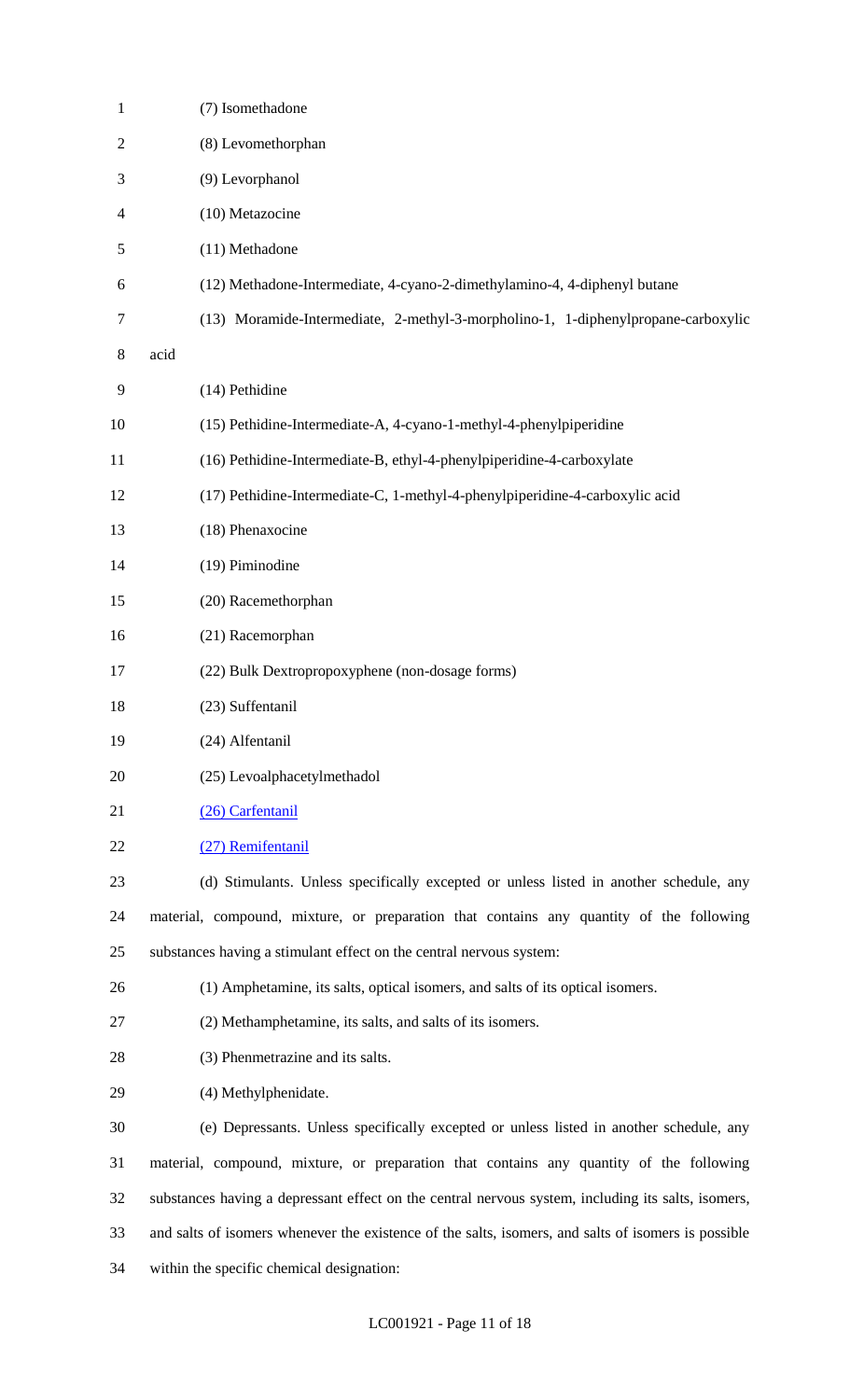| $\mathbf{1}$   | (1) Amobarbital                                                                                    |
|----------------|----------------------------------------------------------------------------------------------------|
| $\overline{2}$ | (2) Glutethimide                                                                                   |
| 3              | (3) Methyprylon                                                                                    |
| 4              | (4) Pentobarbital                                                                                  |
| 5              | (5) Phencyclidine                                                                                  |
| 6              | (6) Secobarbital                                                                                   |
| 7              | (7) Phencyclidine immediate precursors:                                                            |
| 8              | (i) 1-phencyclohexylamine                                                                          |
| 9              | (ii) 1-piperidinocyclohexane-carbonitrile (PCC)                                                    |
| 10             | (8) Immediate precursor to amphetamine and methamphetamine: Phenylacetone. Some                    |
| 11             | other names: phenyl-2-propanone; P2P; benzyl methyl ketone; methyl benzone ketone.                 |
| 12             | Schedule III                                                                                       |
| 13             | (a) Unless specifically excepted or unless listed in another schedule, any material,               |
| 14             | compound, mixture, or preparation that contains any quantity of the following substances having    |
| 15             | a depressant effect on the central nervous system:                                                 |
| 16             | (1) Any substance that contains any quantity of a derivative of barbituric acid or any salt        |
| 17             | of a derivative of barbituric acid.                                                                |
| 18             | (2) Chlorhexadol                                                                                   |
| 19             | (3) Lysergic acid                                                                                  |
| 20             | (4) Lysergic acid amide                                                                            |
| 21             | (5) Sulfondiethylmethane                                                                           |
| 22             | (6) Sulfonethylmethane                                                                             |
| 23             | (7) Sylfonmethane                                                                                  |
| 24             | (8) Any compound, mixture, or preparation containing amobarbital, secobarbital,                    |
| 25             | pentobarbital, or any salt of them and one or more other active medicinal ingredients that are not |
| 26             | listed in any schedule.                                                                            |
| 27             | (9) Any suppository dosage form containing amobarbital, secobarbital, pentobarbital, or            |
| 28             | any salt of any of these drugs and approved by the Food and Drug Administration for marketing      |
| 29             | only as a suppository.                                                                             |
| 30             | (10) Ketamine, its salts, isomers, and salts of isomers. (Some other names for ketamine:           |
| 31             | (+)-2-(2-chlorophenyl)-2-(methylamino)-cyclohexanone).                                             |
| 32             | (b) Unless specifically excepted or unless listed in another schedule, any material,               |
| 33             | compound, mixture, or preparation containing limited quantities of any of the following narcotic   |
| 34             | drugs, or any salts of them:                                                                       |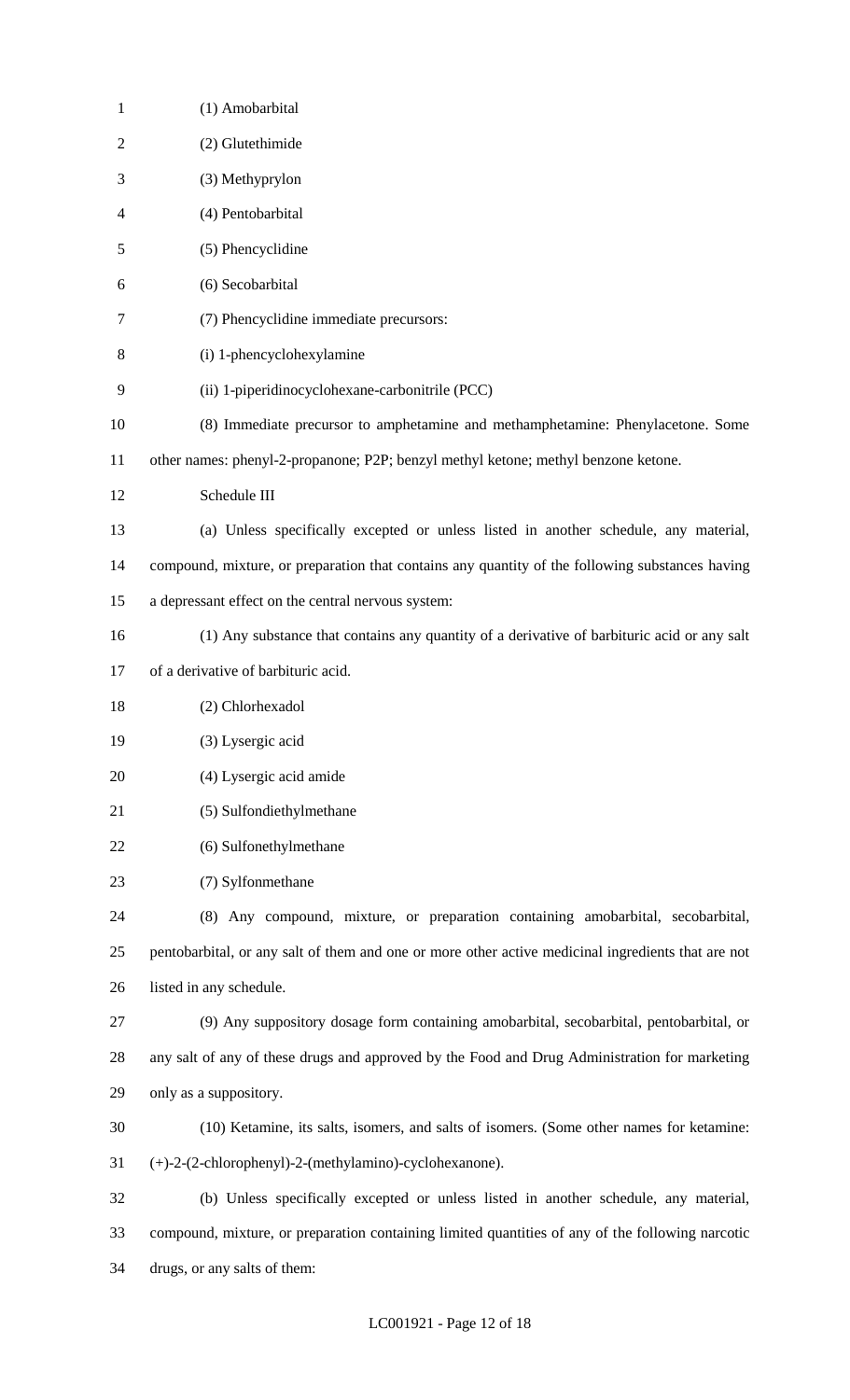(1) Not more than one and eight tenths grams (1.8 gms.) of codeine per one hundred 2 milliliters (100 mls.) or not more than ninety milligrams (90 mgs.) per dosage unit, with an equal or greater quantity of an isoquinoline alkaloid of opium.

 (2) Not more than one and eight tenths grams (1.8 gms.) of codeine per one hundred milliliters (100 mls.) or not more than ninety milligrams (90 mgs.) per dosage unit, with one or more active, nonnarcotic ingredients in recognized therapeutic amounts.

 (3) Not more than three hundred milligrams (300 mgs.) of dihydrocodeinone per one hundred milliliters (100 mls.) or not more than fifteen milligrams (15 mgs.) per dosage unit, with a fourfold or greater quantity of an isoquinoline alkaloid of opium.

 (4) Not more than three hundred milligrams (300 mgs.) of dihydrocodeinone per one hundred milliliters (100 mls.) or not more than fifteen milligrams (15 mgs.) per dosage unit, with one or more active nonnarcotic ingredients in recognized therapeutic amounts.

 (5) Not more than one and eight tenths grams (1.8 gms.) of dihydrocodeine per one hundred milliliters (100 mls.) or not more than ninety milligrams (90 mgs.) per dosage unit, with one or more active nonnarcotic ingredients in recognized therapeutic amounts.

 (6) Not more than three hundred milligrams (300 mgs.) of ethylmorphine per one hundred milliliters (100 mls.) or not more than fifteen milligrams (15 mgs.) per dosage unit, with one or more active nonnarcotic ingredients in recognized therapeutic amounts.

 (7) Not more than five hundred milligrams (500 mgs.) of opium per one hundred milliliters (100 mls.) or per one hundred grams (100 gms.) or not more than twenty-five milligrams (25 mgs.) per dosage unit, with one or more active nonnarcotic ingredients in recognized therapeutic amounts.

 (8) Not more than fifty milligrams (50 mgs.) of morphine per one hundred milliliters (100 mls.) per one hundred grams (100 gms.) with one or more active, nonnarcotic ingredients in recognized therapeutic amounts.

 (c) Stimulants. Unless specifically excepted or listed in another schedule, any material, compound, mixture, or preparation that contains any quantity of the following substances having a stimulant effect on the central nervous system, including its salts, isomers, and salts of the isomers whenever the existence of the salts of isomers is possible within the specific chemical designation:

(1) Benzphetamine

(2) Chlorphentermine

(3) Clortermine

(4) Mazindol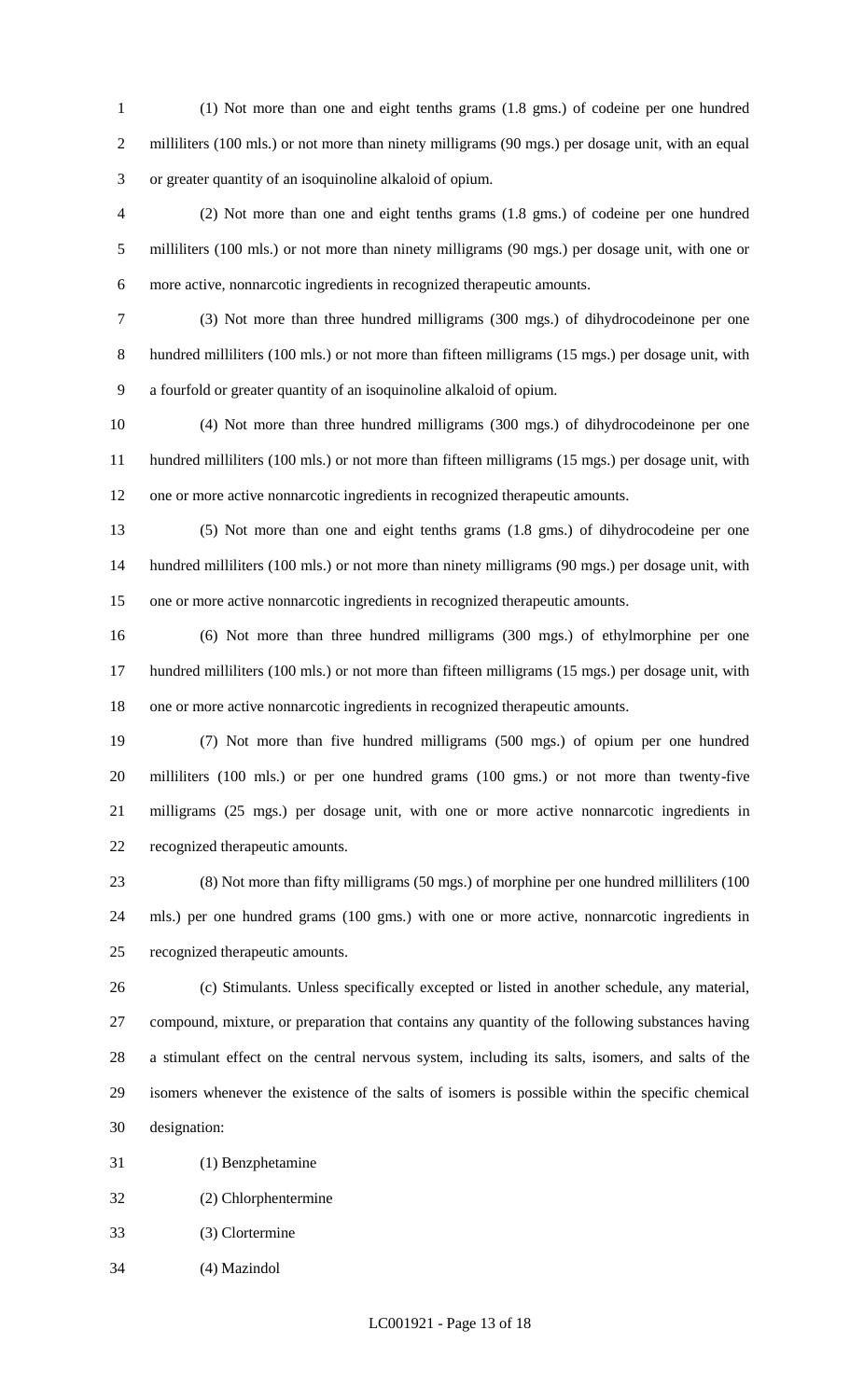(5) Phendimetrazine

| $\overline{2}$ | (d) Steroids and hormones. Anabolic steroids (AS) or human growth hormone (HGH),                      |
|----------------|-------------------------------------------------------------------------------------------------------|
| 3              | excluding those compounds, mixtures, or preparations containing an anabolic steroid that because      |
| $\overline{4}$ | of its concentration, preparation, mixture, or delivery system, has no significant potential for      |
| 5              | abuse, as published in 21 CFR 1308.34, including, but not limited to, the following:                  |
| 6              | (1) Chlorionic gonadotropin                                                                           |
| 7              | (2) Clostebol                                                                                         |
| 8              | (3) Dehydrochlormethyltestosterone                                                                    |
| 9              | (4) Ethylestrenol                                                                                     |
| 10             | (5) Fluoxymesterone                                                                                   |
| 11             | (6) Mesterolone                                                                                       |
| 12             | (7) Metenolone                                                                                        |
| 13             | (8) Methandienone                                                                                     |
| 14             | (9) Methandrostenolone                                                                                |
| 15             | (10) Methyltestosterone                                                                               |
| 16             | (11) Nandrolone decanoate                                                                             |
| 17             | (12) Nandrolone phenpropionate                                                                        |
| 18             | (13) Norethandrolone                                                                                  |
| 19             | (14) Oxandrolone                                                                                      |
| 20             | (15) Oxymesterone                                                                                     |
| 21             | (16) Oxymetholone                                                                                     |
| 22             | (17) Stanozolol                                                                                       |
| 23             | (18) Testosterone propionate                                                                          |
| 24             | (19) Testosterone-like related compounds                                                              |
| 25             | (20) Human Growth Hormone (HGH)                                                                       |
| 26             | (e) Hallucinogenic substances.                                                                        |
| 27             | (1) Dronabinol (synthetic) in sesame oil and encapsulated in a soft gelatin capsule in U.S.           |
| 28             | Food and Drug Administration-approved drug product. (Some other names for dronabinol: (6aR-           |
| 29             | trans)-6a, 7, 8, 10a- tetrahydro-6, 6, 9- trimethyl-3-pentyl-6H- dibenzo[b,d] yra n-1-ol,or(-)-delta- |
| 30             | 9(trans)-tetrahydrocannabinol.)                                                                       |
| 31             | Schedule IV                                                                                           |
| 32             | (1) Barbital.                                                                                         |
| 33             | (2) Chloral betaine                                                                                   |
| 34             | (3) Chloral hydrate                                                                                   |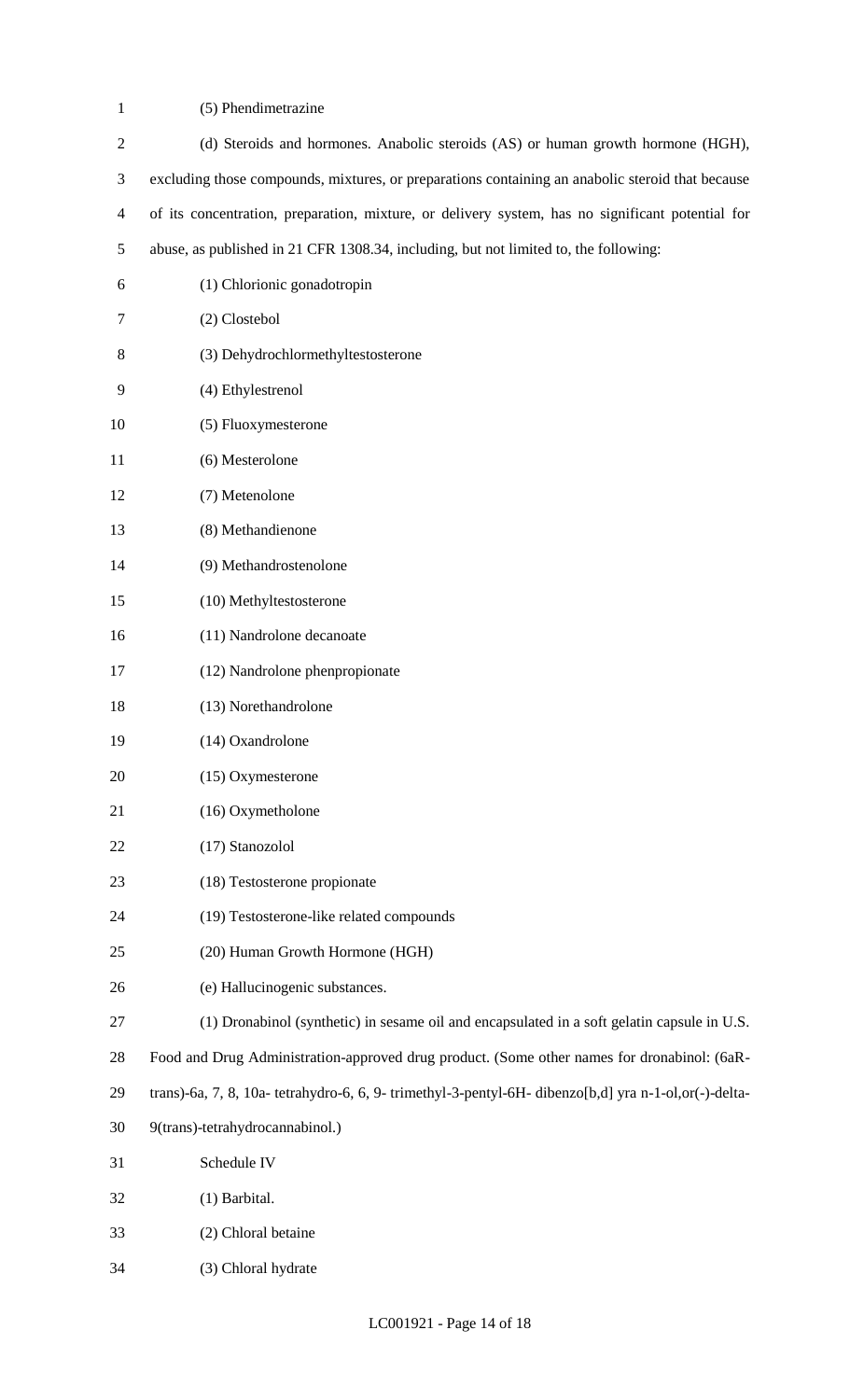| $\mathbf{1}$   | (4) Ethchrovynol                                                                          |
|----------------|-------------------------------------------------------------------------------------------|
| $\mathfrak{2}$ | (5) Ethinamate                                                                            |
| 3              | (6) Methohexital                                                                          |
| $\overline{4}$ | (7) Meprobamate                                                                           |
| 5              | (8) Methylphenobarbital                                                                   |
| 6              | (9) Paraldehyde                                                                           |
| $\tau$         | (10) Petrichloral                                                                         |
| 8              | (11) Phenobarbital                                                                        |
| 9              | (12) Fenfluramine                                                                         |
| 10             | (13) Diethylpropion                                                                       |
| 11             | (14) Phentermine                                                                          |
| 12             | (15) Pemoline (including organometallic complexes and chelates thereof).                  |
| 13             | (16) Chlordiazepoxide                                                                     |
| 14             | (17) Clonazepam                                                                           |
| 15             | (18) Clorazepate                                                                          |
| 16             | (19) Diazepam                                                                             |
| 17             | (20) Flurazepam                                                                           |
| 18             | (21) Mebutamate                                                                           |
| 19             | (22) Oxazepam                                                                             |
| 20             | (23) Unless specifically excepted or unless listed in another schedule, any material,     |
| 21             | compound, mixture, or preparation that contains any quantity of the following substances, |
| 22             | including its salts:                                                                      |
| 23             | Dextropropoxyphene(alpha-(+)-4-dimethylamino-1,2-diphenyl-3- methyl-2-                    |
| 24             | propronoxybutane).                                                                        |
| 25             | (24) Prazepam                                                                             |
| 26             | (25) Lorazepam                                                                            |
| 27             | (26) Not more than one milligram (1 mg.) of difenoxin and not less than twenty-five (25)  |
| 28             | micrograms of atropine sulfate per dosage unit.                                           |
| 29             | (27) Pentazocine                                                                          |
| 30             | (28) Pipradrol                                                                            |
| 31             | (29) SPA (-)-1-dimethylamino-1, 2-diphenylethane                                          |
| 32             | (30) Temazepam                                                                            |
| 33             | (31) Halazepam                                                                            |
| 34             | (32) Alprazolam                                                                           |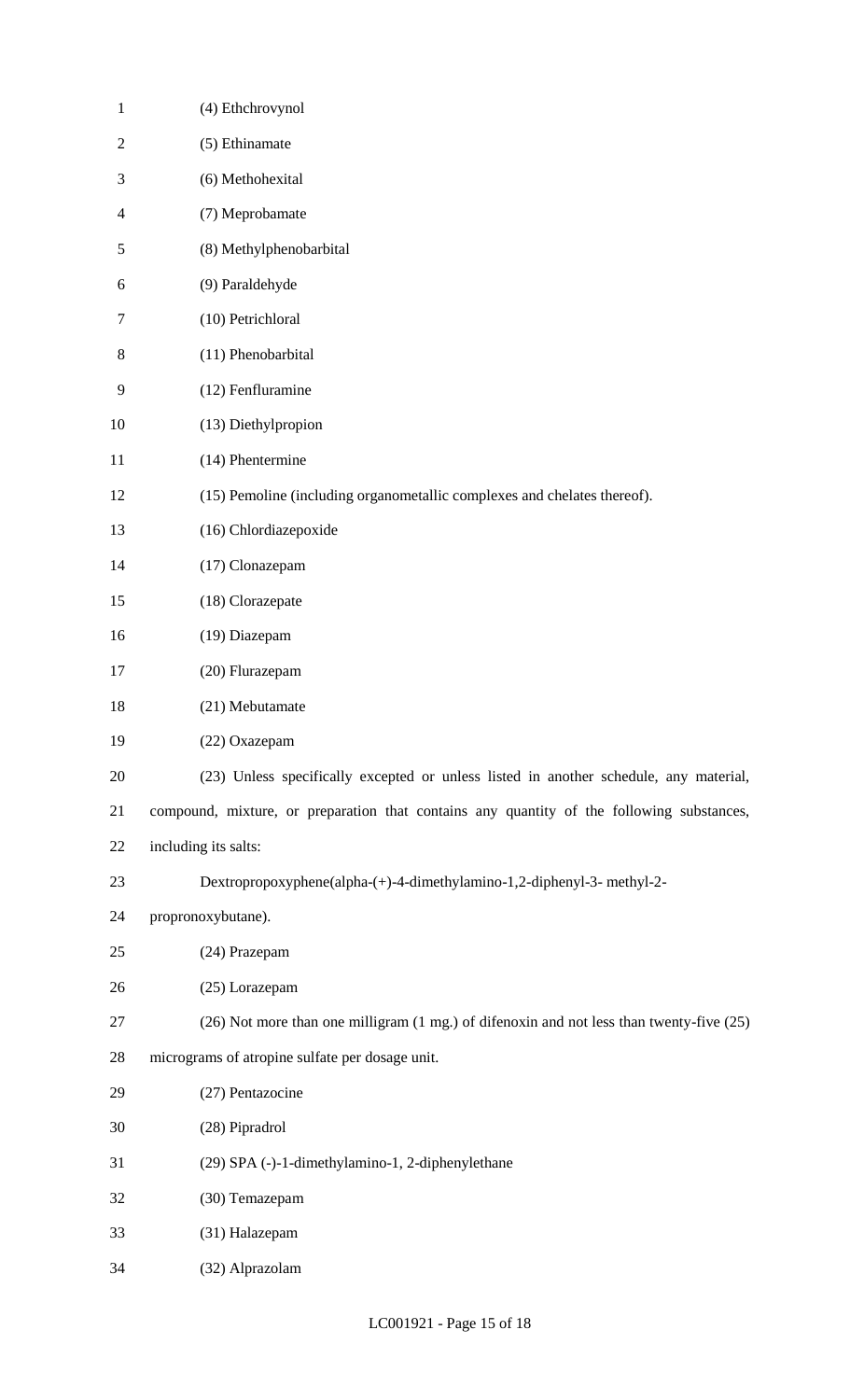| $\mathbf{1}$   | (33) Bromazepam                                                                             |
|----------------|---------------------------------------------------------------------------------------------|
| $\overline{2}$ | (34) Camazepam                                                                              |
| 3              | (35) Clobazam                                                                               |
| $\overline{4}$ | (36) Clotiazepam                                                                            |
| 5              | (37) Cloxazolam                                                                             |
| 6              | (38) Delorazepam                                                                            |
| 7              | (39) Estazolam                                                                              |
| $8\,$          | (40) Ethyl Ioflazepate                                                                      |
| 9              | (41) Fludizaepam                                                                            |
| 10             | (42) Flunitrazepam                                                                          |
| 11             | (43) Haloxazolam                                                                            |
| 12             | (44) Ketazolam                                                                              |
| 13             | (45) Loprazolam                                                                             |
| 14             | (46) Lormetazepam                                                                           |
| 15             | (47) Medazepam                                                                              |
| 16             | (48) Nimetazepam                                                                            |
| 17             | (49) Nitrazepam                                                                             |
| 18             | (50) Nordiazepam                                                                            |
| 19             | (51) Oxazolam                                                                               |
| 20             | (52) Pinazepam                                                                              |
| 21             | (53) Tetrazepam                                                                             |
| 22             | (54) Mazindol                                                                               |
| 23             | (55) Triazolam                                                                              |
| 24             | (56) Midazolam                                                                              |
| 25             | (57) Quazepam                                                                               |
| 26             | (58) Butorphanol                                                                            |
| 27             | (59) Sibutramine                                                                            |
| 28             | Schedule V                                                                                  |
| 29             | (a) Any compound, mixture, or preparation containing any of the following limited           |
| 30             | quantities of narcotic drugs, which shall include one or more non-narcotic active medicinal |
| 31             | ingredients in sufficient proportion to confer upon the compound, mixture, or preparation   |
| 32             | valuable medicinal qualities other than those possessed by the narcotic drug alone:         |

 (1) Not more than two hundred milligrams (200 mgs.) of codeine per 100 milliliters (100 mls.) or per one hundred grams (100 gms.).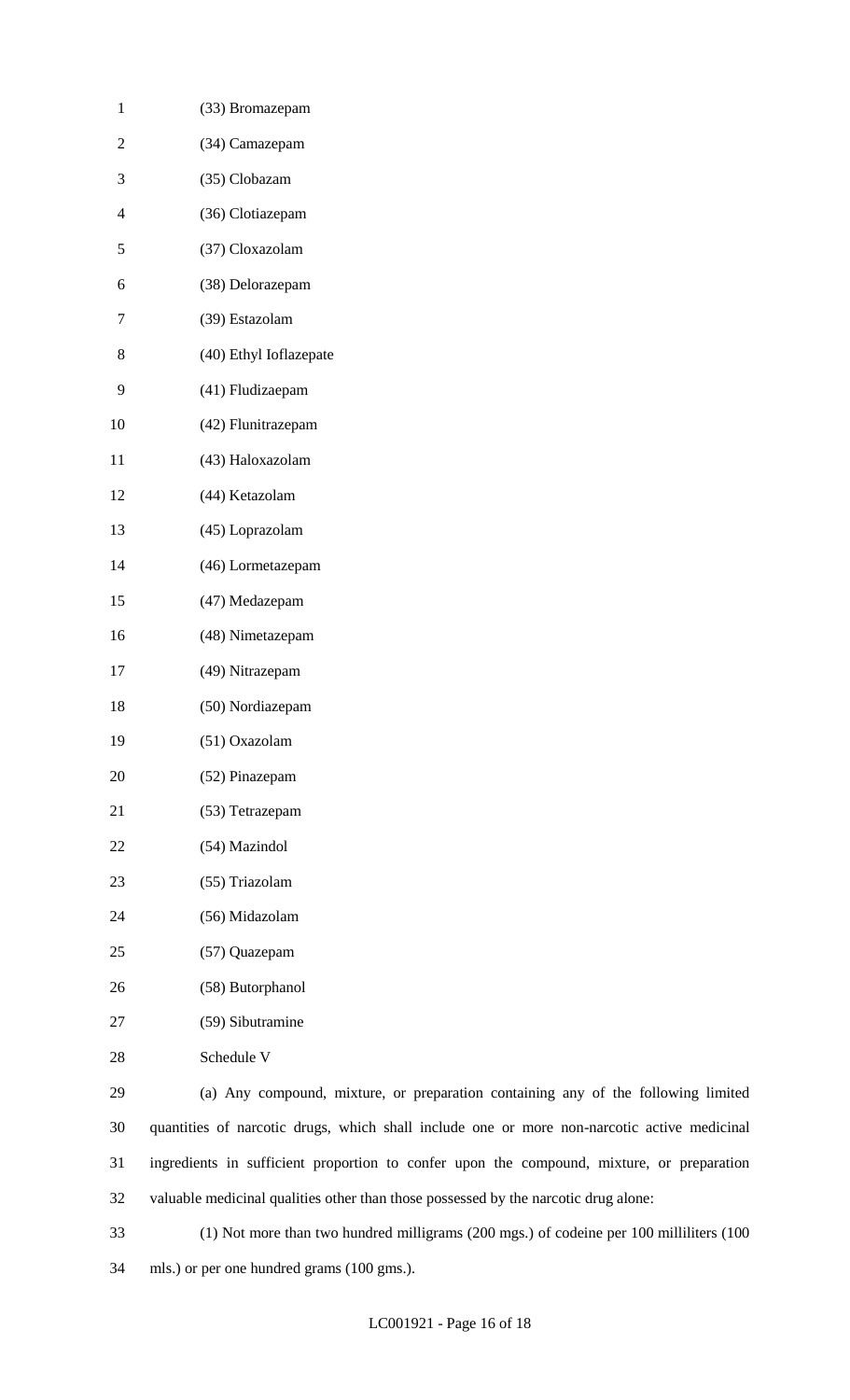- (2) Not more than one hundred milligrams (100 mgs.) of dihydrocodeine per 100 2 milliliters (100 mls.) or per one hundred grams (100 gms.).
- (3) Not more than one hundred milligrams (100 mgs.) of ethylmorphine per 100 4 milliliters (100 mls.) or per one hundred grams (100 gms.).
- (4) Not more than two and five tenths milligrams (2.5 mgs.) of diphenixylate and not less than twenty-five (25) micrograms of atropine sulfate per dosage unit.
- (5) Not more than one hundred milligrams (100 mgs.) of opium per one hundred 8 milliliters (100 mls.) or per one hundred grams (100 gms.).
- (b) Not more than five tenths milligrams (0.5 mgs.) of difenoxin and not less than twenty-five (25) micrograms of atropine sulfate per dosage unit.
- (c) Buprenorphine
- (d) Unless specifically exempted or excluded or unless listed in another schedule, any material, compound, mixture, or preparation that contains any quantity of the following substances having a stimulant effect on the central nervous system, including its salts, isomers, and salts of isomers:
- (1) Propylhexedrine (except as benzedrex inhaler)
- (2) Pyrovalerone.
- SECTION 2. This act shall take effect upon passage.

#### ======== LC001921 ========